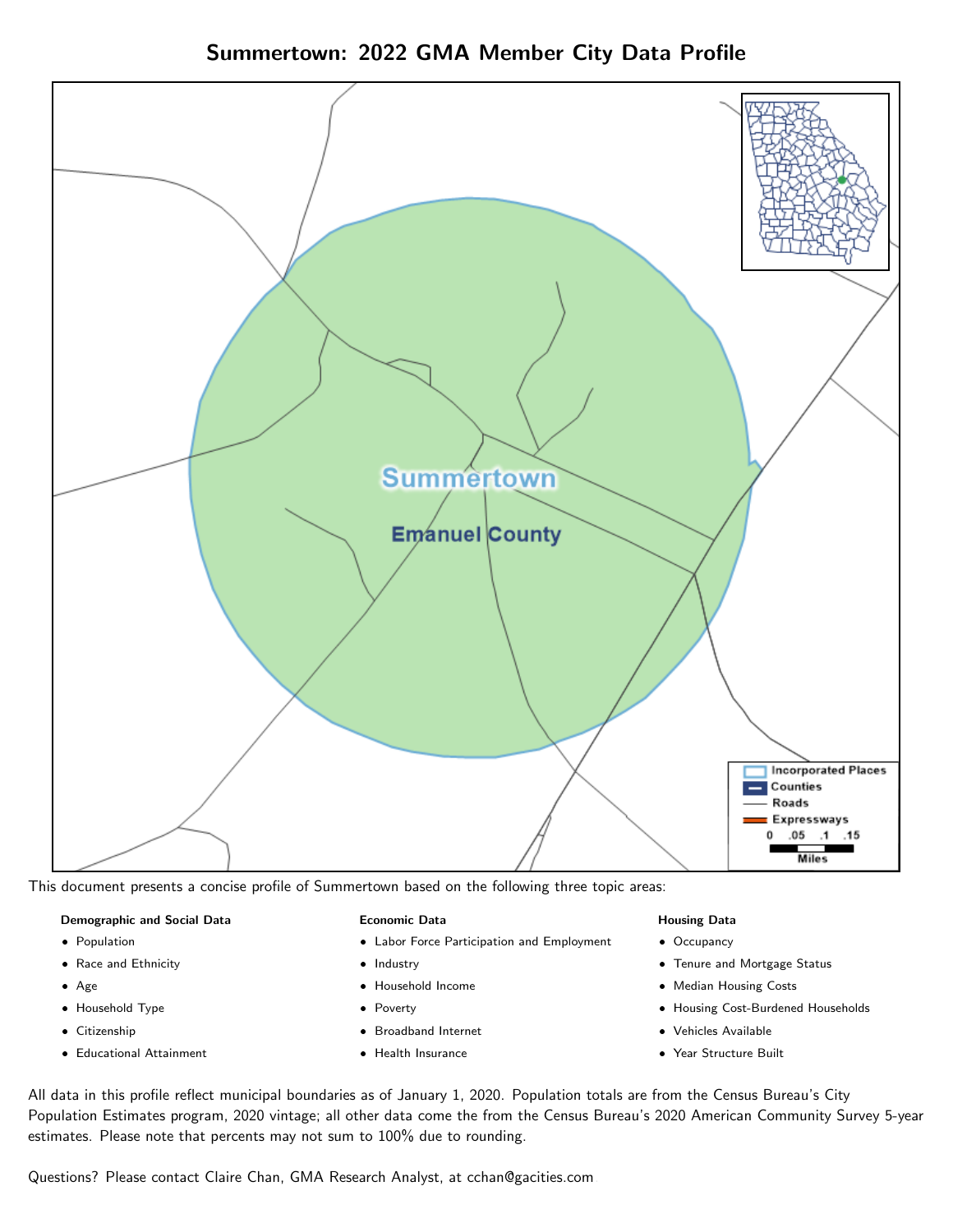# Summertown: Demographic and Social





# Native Born 100%

#### Race and Ethnicity



Source: U.S. Census Bureau, City Population Estimates, 2020 vintage Source: American Community Survey, 2020 5-year estimates, table B03002

### Household Type



Source: American Community Survey, 2020 5-year estimates, table B01001 Source: American Community Survey, 2020 5-year estimates, table B11001

#### Educational Attainment



Source: American Community Survey, 2020 5-year estimates, table B05002 Source: American Community Survey, 2020 5-year estimates, table B15002



#### **Citizenship**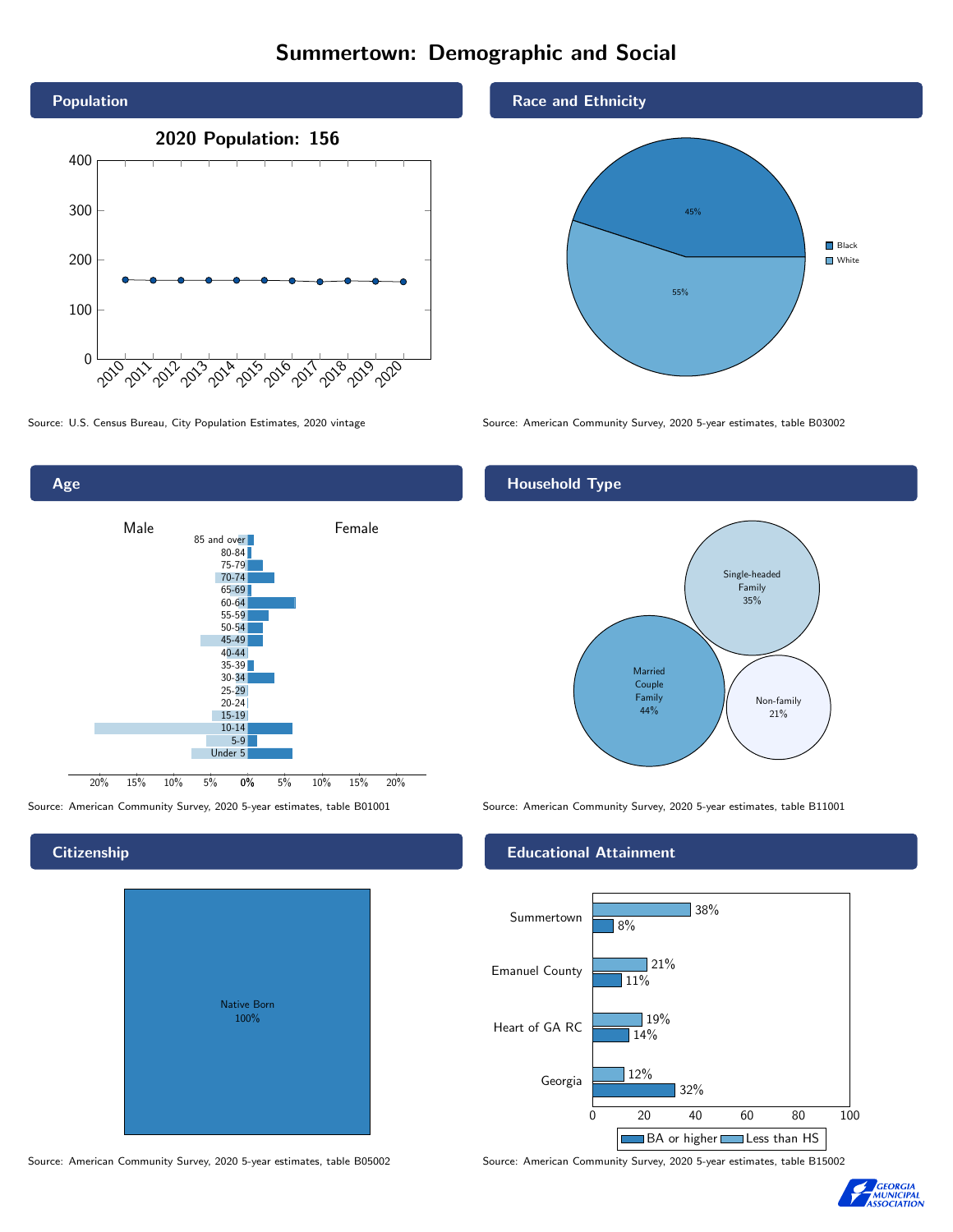# Summertown: Economic







Source: American Community Survey, 2020 5-year estimates, table B23001 Note: Unemployment rate is based upon the civilian labor force.



| Agriculture, forestry, fishing and hunting, and mining      | $0\%$ |
|-------------------------------------------------------------|-------|
| Construction                                                | 7%    |
| Manufacturing                                               | 11%   |
| <b>Wholesale Trade</b>                                      | 7%    |
| Retail Trade                                                | $4\%$ |
| Transportation and warehousing, and utilities               | 9%    |
| Information                                                 | $4\%$ |
| Finance and insurance, real estate, rental, leasing         | $0\%$ |
| Professional, scientific, mgt, administrative, waste mgt    | $4\%$ |
| Educational services, and health care and social assistance | 43%   |
| Arts, entertainment, recreation, accommodation, food        | $0\%$ |
| service                                                     |       |
| Other services, except public administration                | $0\%$ |
| Public administration                                       | 11%   |

Source: American Community Survey, 2020 5-year estimates, table C24030



Source: American Community Survey, 2020 5-year estimates, tables B19013 and B19025 Source: American Community Survey, 2020 5-year estimates, table B17010



## **Health Insurance**



Source: American Community Survey, 2020 5-year estimates, table B28002 Source: American Community Survey, 2020 5-year estimates, table B18135



Poverty